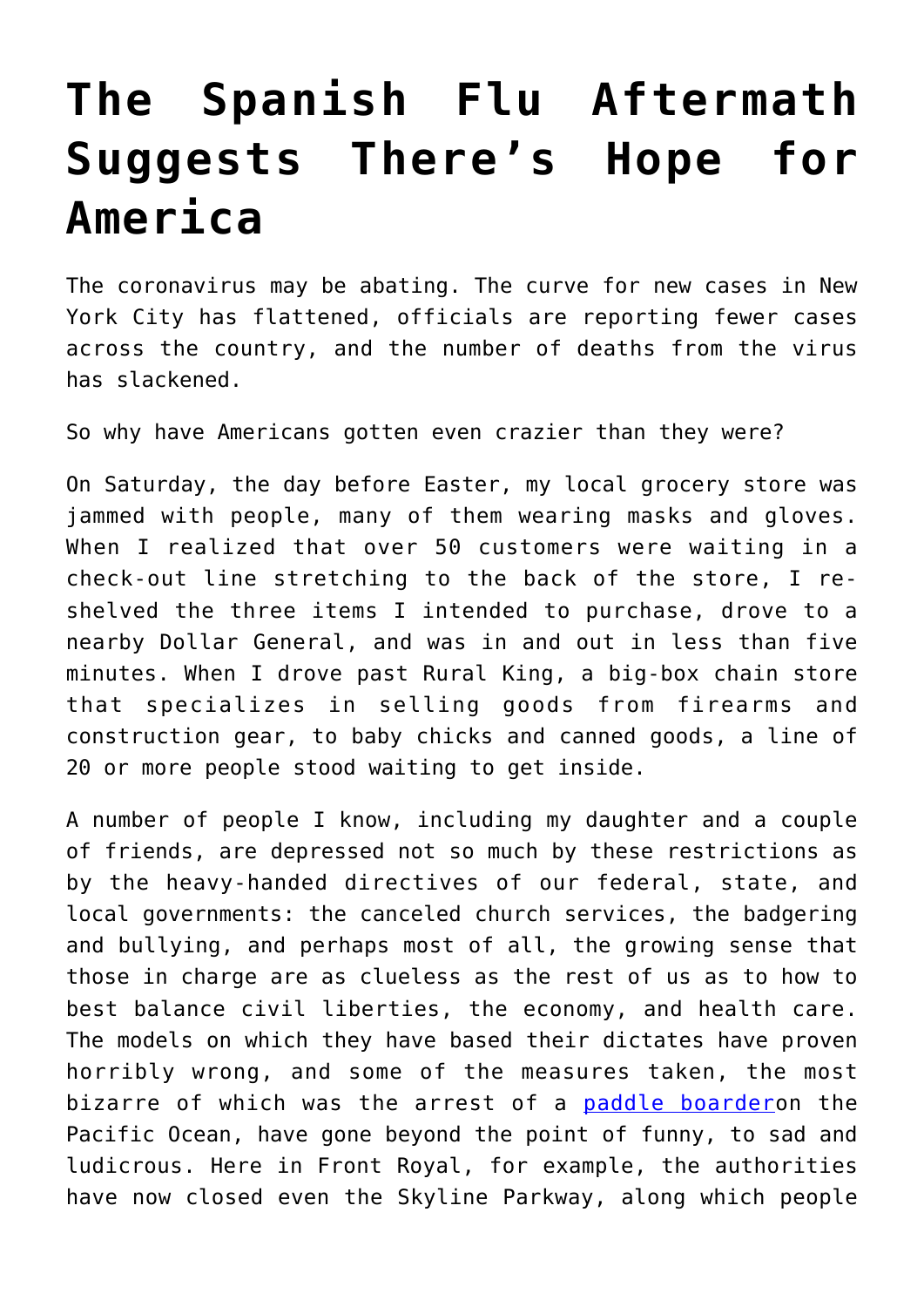either hike or sightsee in their cars. Can someone explain how coronavirus will spread in that open mountain air?

My friend John and I rarely give way to depression, running instead with fury, incredulity, and laughter. We swap accounts of our visits to the grocery store, rage against some of the policies of our state of Virginia, and get belly laughs out of some of the ridiculous things done.

But let's pause in our hysteria, jump aboard a time machine, and go back to the year 1920.

The Great War had ended in 1918, leaving 117,000 American soldiers dead. Our country and the world were just emerging from the Spanish Flu, which, as Roger McGrath explains in the [April/May edition](https://www.chroniclesmagazine.org/2020/April/44/4/magazine/article/10885051/) of *Chronicles*, "took some 675,000 American lives in 1918 and 1919, the most deadly ["epidemic in](https://virus.stanford.edu/uda/) [recorded world history.](https://virus.stanford.edu/uda/)" The infant mortality rate for 1920 was [21 percent](https://www.google.com/search?q=number+of+deaths+at+birth+1920&oq=number+of+deaths+at+birth+1920&aqs=chrome..69i57.22407j0j4&sourceid=chrome&ie=UTF-8); the average life span was around 53 years.

Then what happened?

The United States entered into an unprecedented boom known today as the Roaring Twenties. The economy took off, and advancements in medicine in that decade reduced infant deaths and increased the life span by almost [seven years](https://www.google.com/search?q=average+lifespan+in+1920&oq=average+life+span+for+1920&aqs=chrome.1.69i57j0l5.11495j1j9&sourceid=chrome&ie=UTF-8). With the exception of the poverty-stricken in certain rural areas, America spent the1920s buying cars, refrigerators, and radios, opening new manufacturing plants, shipping goods around the world, and building new homes, all on the heels of the worst epidemic in history.

No one in that era spoke of war and the Spanish Flu as being "the new normal." To do so is to give way to despair, then and now.

During the Spanish Flu pandemic, for which there was no medicinal cure, American children jumped rope to this little [ditty](https://virus.stanford.edu/uda/):